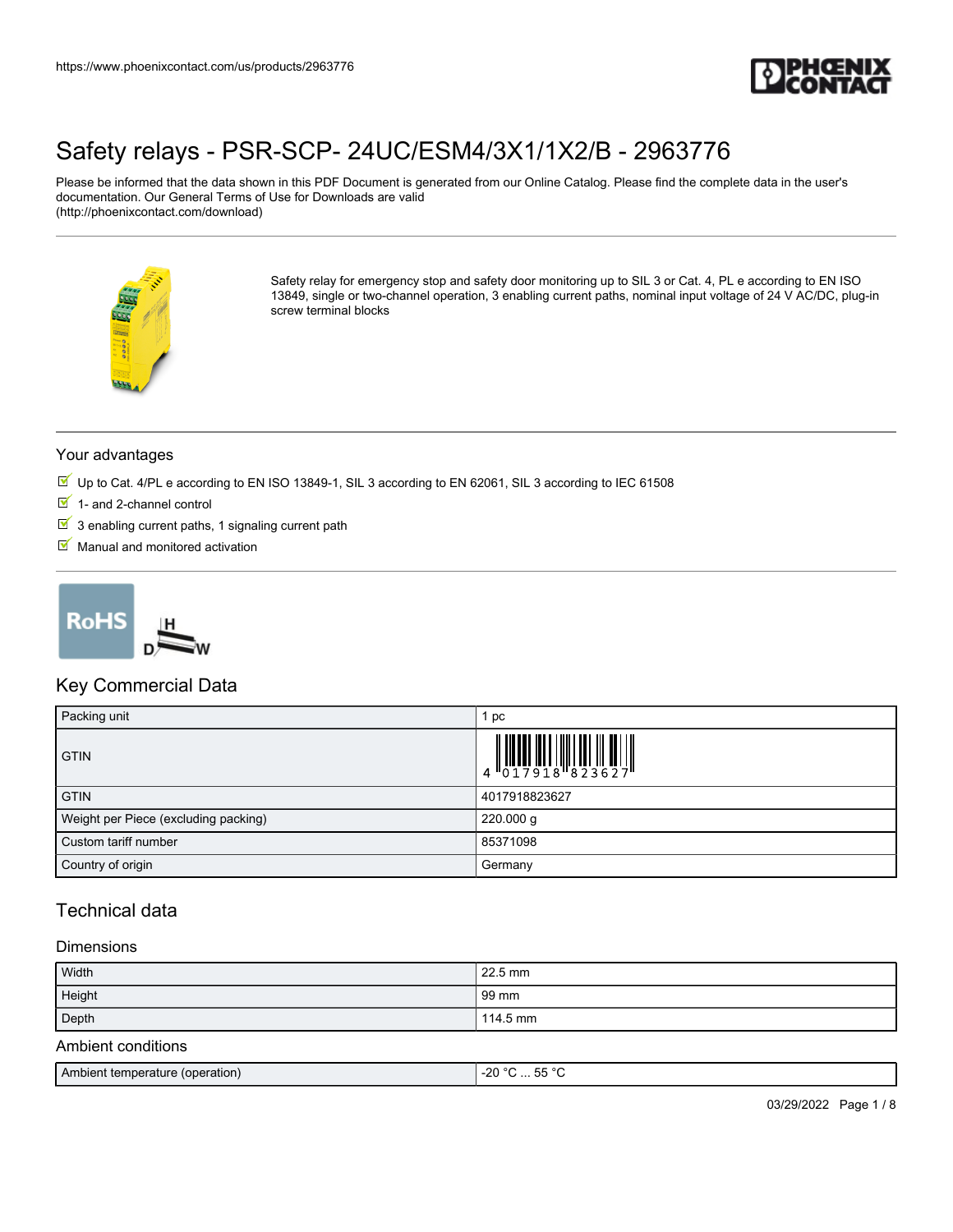

## Technical data

#### Ambient conditions

| Ambient temperature (storage/transport) | 70 °C<br>-40 °C            |
|-----------------------------------------|----------------------------|
| Maximum altitude                        | ≤ 2000 m (Above sea level) |

#### Input data

| Nominal input voltage U <sub>N</sub>               | 24 V AC/DC                                                 |
|----------------------------------------------------|------------------------------------------------------------|
| Input voltage range in reference to U <sub>N</sub> | 0.851.1                                                    |
| Typical input current at $U_{N}$                   | 140 mA AC                                                  |
|                                                    | 65 mA DC                                                   |
| Voltage at input/start and feedback circuit        | approx. 24 V DC                                            |
| Typical response time                              | 20 ms (Monitored/manual start)                             |
| Typical release time                               | 45 ms (single-channel)                                     |
|                                                    | 10 ms (two-channel)                                        |
| Concurrence                                        | $^{\circ}$                                                 |
| Recovery time                                      | 1 s                                                        |
| Operating voltage display                          | Green LED                                                  |
| Status display                                     | Green LED                                                  |
| Protective circuit                                 | Surge protection Suppressor diode                          |
| Max. permissible overall conductor resistance      | approx. 50 $\Omega$ (lnput and start circuits at $U_{N}$ ) |

### Output data

| Contact type                                 | 3 enabling current paths                               |
|----------------------------------------------|--------------------------------------------------------|
|                                              | 1 signaling current path                               |
| Contact material                             | $AgSnO2$ , + 0.2 µm Au                                 |
| Maximum switching voltage                    | 250 V AC/DC                                            |
| Minimum switching voltage                    | 15 V AC/DC                                             |
| Limiting continuous current                  | 6 A (N/O contact)                                      |
| Maximum inrush current                       | 6 A                                                    |
| Inrush current, minimum                      | 25 mA                                                  |
| Sq. Total current                            | 72 A <sup>2</sup> $(I_{TH}^2 = I_1^2 + I_2^2 + I_3^2)$ |
| Interrupting rating (ohmic load) max.        | 144 W (24 V DC, $\tau$ = 0 ms)                         |
|                                              | 288 W (48 V DC, $\tau$ = 0 ms)                         |
|                                              | 77 W (110 V DC, $\tau$ = 0 ms)                         |
|                                              | 88 W (220 V DC, $\tau$ = 0 ms)                         |
|                                              | 1500 VA (250 V AC, $\tau$ = 0 ms)                      |
| Maximum interrupting rating (inductive load) | 48 W (24 V DC, $\tau$ = 40 ms)                         |
|                                              | 40 W (48 V DC, $\tau$ = 40 ms)                         |
|                                              | $35 W (110 V DC, \tau = 40 ms)$                        |
|                                              | 33 W (220 V DC, $T = 40$ ms)                           |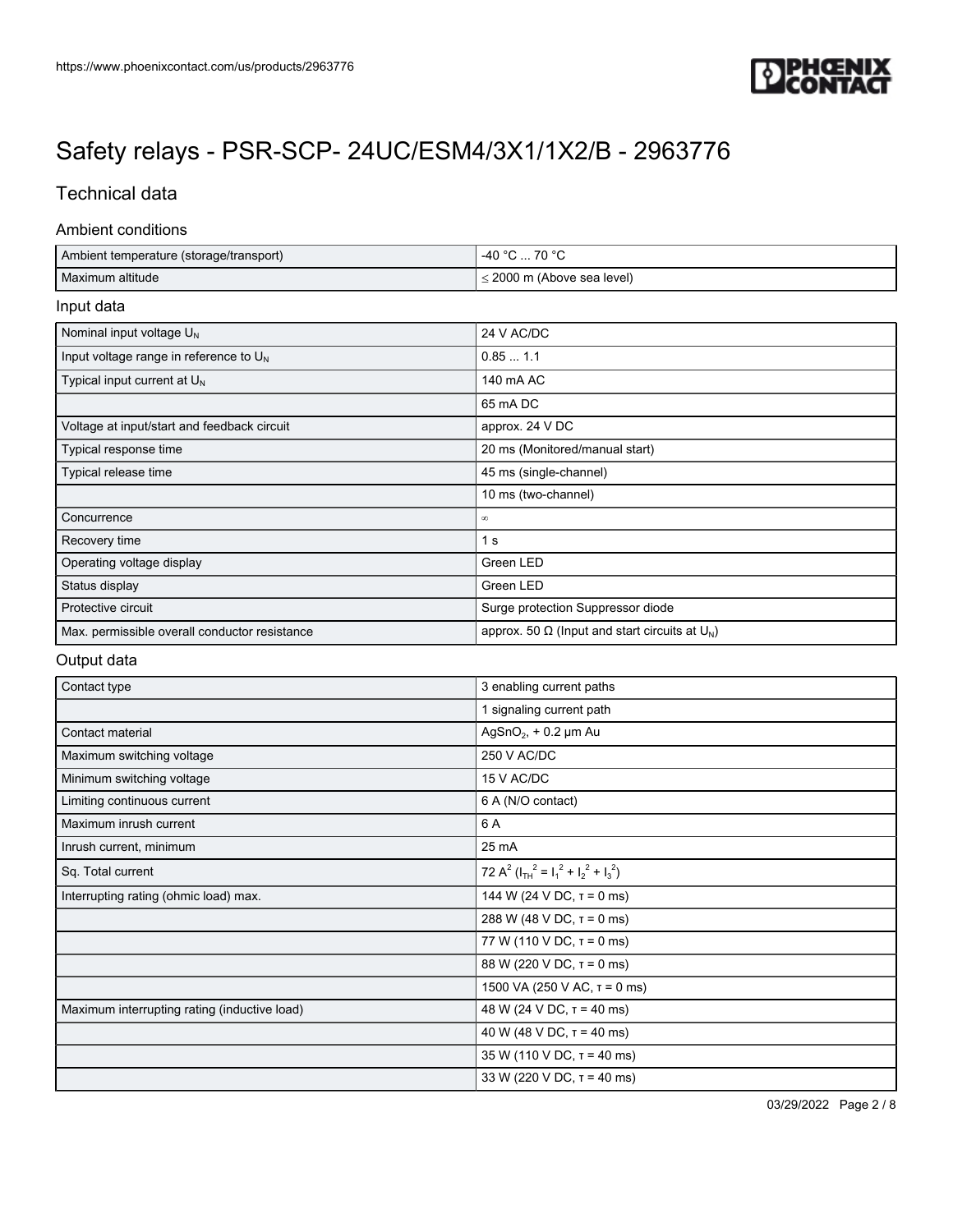

## Technical data

#### Output data

| Switching capacity min.           | 0.4 W                           |
|-----------------------------------|---------------------------------|
| Mechanical service life           | approx. $107$ cycles            |
| Switching capacity (360/h cycles) | 6 A (24 V DC)                   |
|                                   | 5A(230 VAC)                     |
| Output fuse                       | 10 A gL/gG NEOZED (N/O contact) |
|                                   | 6 A gL/gG NEOZED (N/C contact)  |

#### General

| Relay type                                  | Electromechanical relay with force-guided contacts in accordance with<br>IEC/EN 61810-3 |
|---------------------------------------------|-----------------------------------------------------------------------------------------|
| Nominal operating mode                      | 100% operating factor                                                                   |
| Net weight                                  | 193 <sub>g</sub>                                                                        |
| Mounting position                           | any                                                                                     |
| Mounting type                               | DIN rail mounting                                                                       |
| Degree of protection                        | <b>IP20</b>                                                                             |
| Min. degree of protection of inst. location | <b>IP54</b>                                                                             |
| Housing material                            | Polyamide                                                                               |
| Housing color                               | yellow                                                                                  |

### Connection data

| Connection method                | Screw connection                           |
|----------------------------------|--------------------------------------------|
| pluggable                        | Yes                                        |
| Conductor cross section solid    | $10.2$ mm <sup>2</sup> 2.5 mm <sup>2</sup> |
| Conductor cross section flexible | $0.2$ mm <sup>2</sup> 2.5 mm <sup>2</sup>  |
| Conductor cross-section AWG      | 2412                                       |
| Stripping length                 | 7 mm                                       |
| Screw thread                     | M3                                         |

### Safety-related characteristic data

| Stop category in accordance with IEC 60204 |                         |
|--------------------------------------------|-------------------------|
| Designation                                | IEC 61508 - High demand |
|                                            | IEC 61508 - Low demand  |
| Safety Integrity Level (SIL)               |                         |
| Designation                                | EN ISO 13849            |
| Performance level (PL)                     | e                       |
| Category                                   | 4                       |
| Designation                                | EN 62061                |
| Safety Integrity Level (SIL)               | 3                       |

Standards and Regulations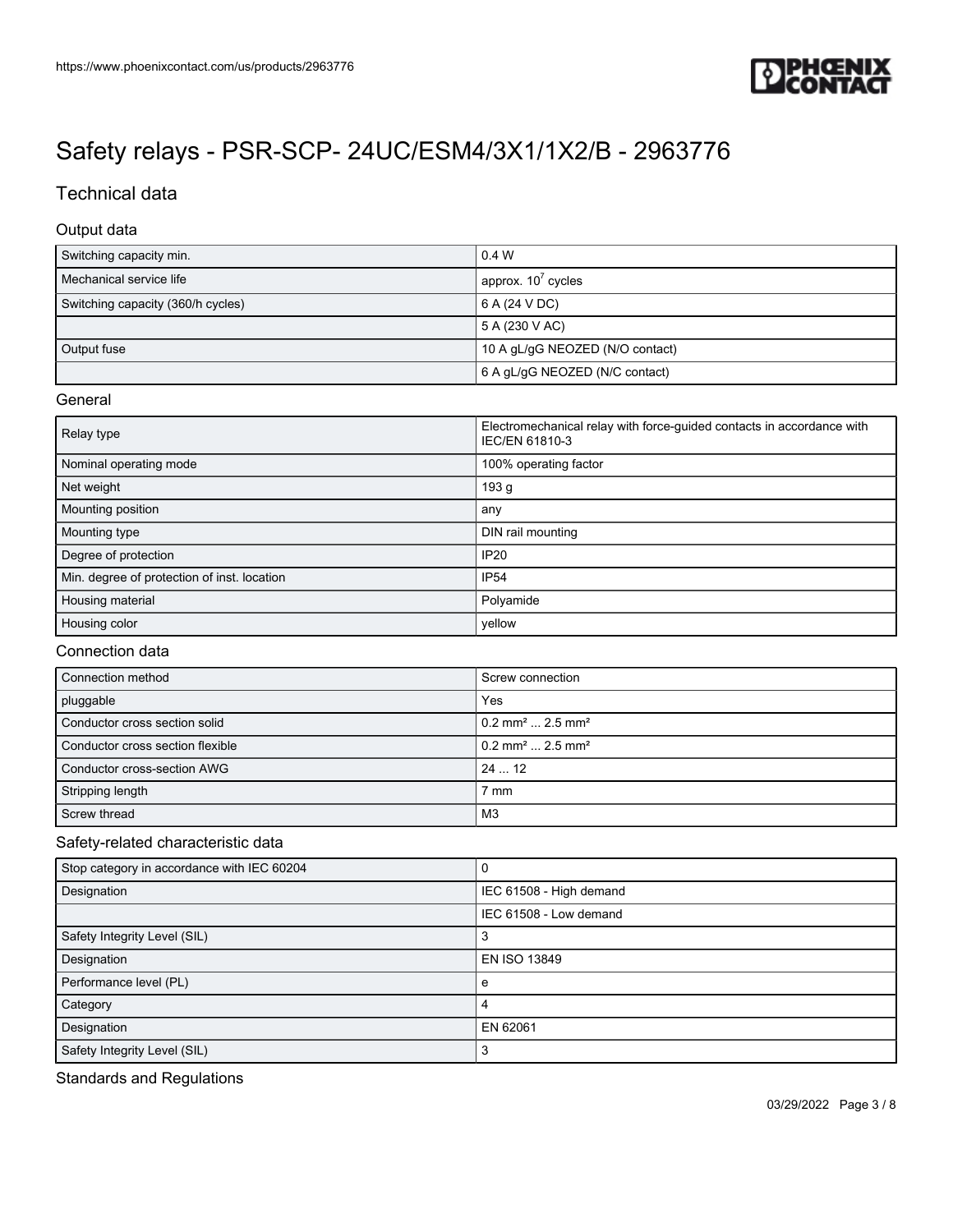

### Technical data

#### Standards and Regulations

| Designation                    | Air clearances and creepage distances between the power circuits                                                              |
|--------------------------------|-------------------------------------------------------------------------------------------------------------------------------|
| Standards/regulations          | DIN EN 50178/VDE 0160                                                                                                         |
| Rated insulation voltage       | 250 V                                                                                                                         |
| Rated surge voltage/insulation | 4 kV / Basic isolation, (safe isolation, reinforced insulation and 6 kV<br>between input circuit and enabling current paths.) |
| Degree of pollution            |                                                                                                                               |
| Overvoltage category           | Ш                                                                                                                             |
| Shock                          | 15 <sub>q</sub>                                                                                                               |
| Vibration (operation)          | 10 Hz  150 Hz, 2g                                                                                                             |

#### Environmental Product Compliance

| <b>REACH SVHC</b> | Lead 7439-92-1                                                                                         |
|-------------------|--------------------------------------------------------------------------------------------------------|
| China RoHS        | Environmentally Friendly Use Period = 50 years                                                         |
|                   | For details about hazardous substances go to tab "Downloads", Category<br>"Manufacturer's declaration" |

## Drawings

#### Circuit diagram



Block diagram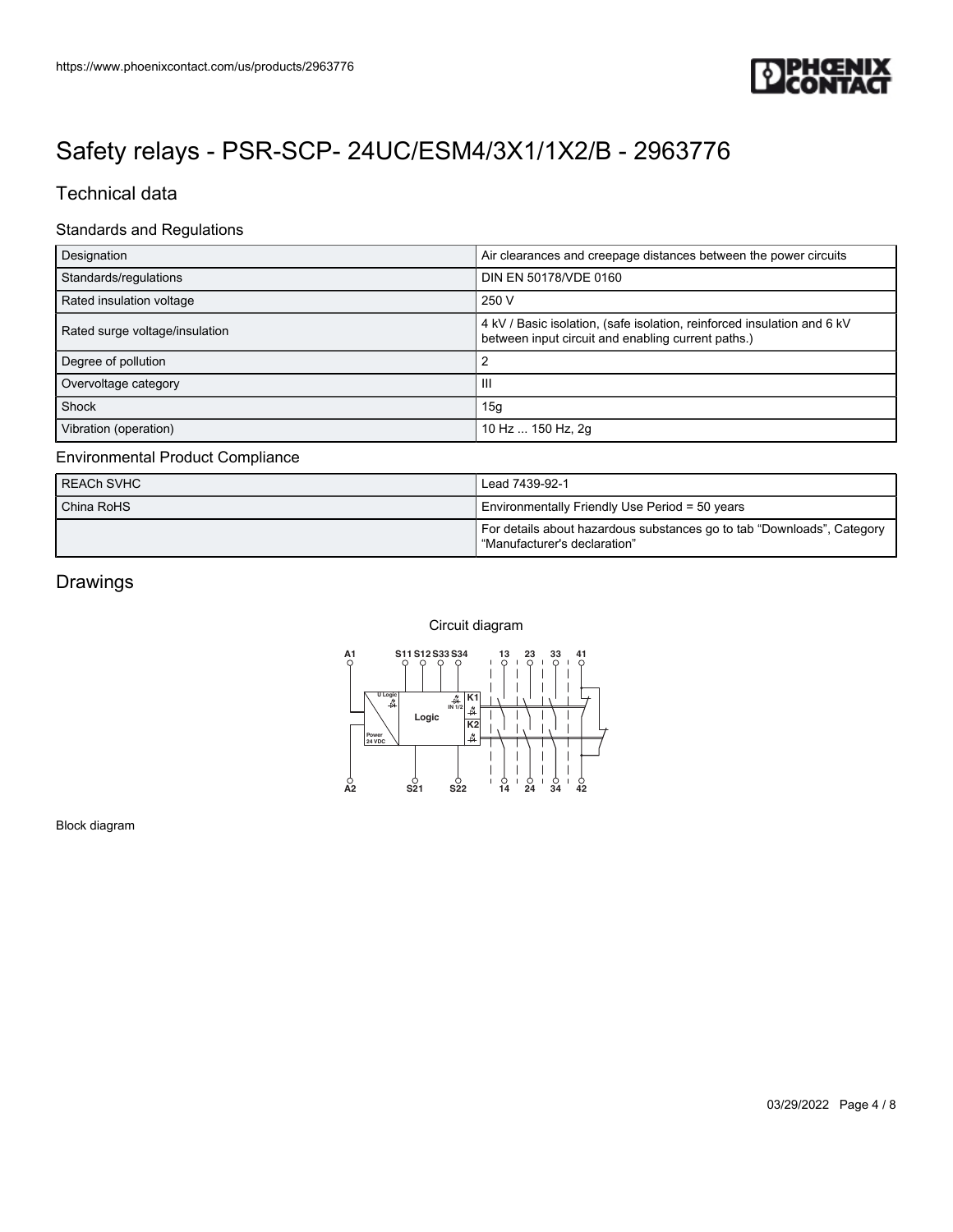



Two-channel emergency stop monitoring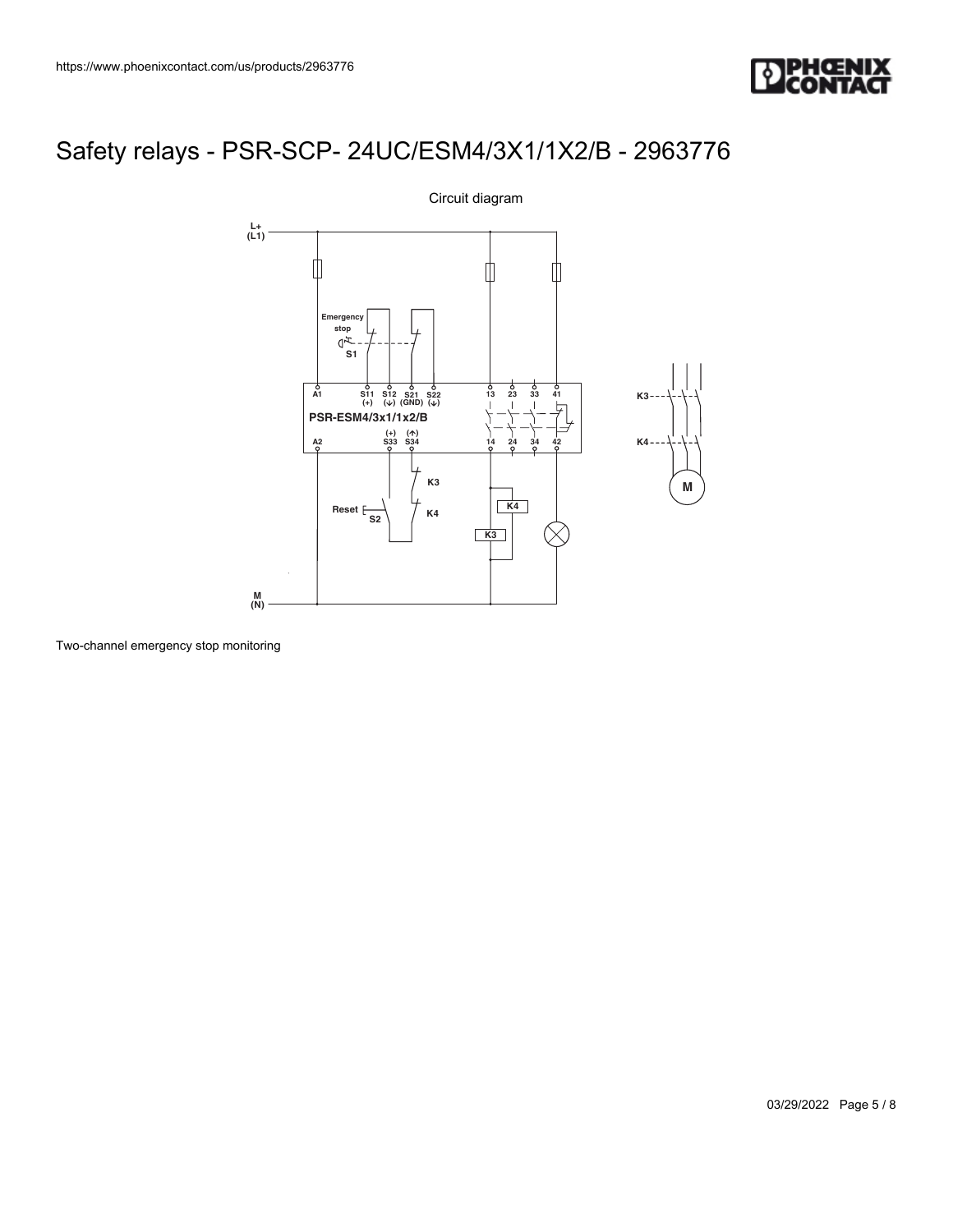



Single-channel emergency stop monitoring

### **Classifications**

eCl@ss

| eCl@ss 10.0.1 | 27371819 |
|---------------|----------|
| eCl@ss 11.0   | 27371819 |
| eCl@ss 4.0    | 40020600 |
| eCl@ss 4.1    | 40020600 |
| eCl@ss 5.0    | 27371900 |
| eCl@ss 5.1    | 27371900 |
| eCl@ss 6.0    | 27371800 |
| eCl@ss 7.0    | 27371819 |
| eCl@ss 9.0    | 27371819 |

### ETIM

| ETIM 2.0        | EC000196 |
|-----------------|----------|
| ETIM 3.0        | EC001449 |
| <b>ETIM 4.0</b> | EC001449 |
| ETIM 6.0        | EC001449 |
| ETIM 7.0        | EC001449 |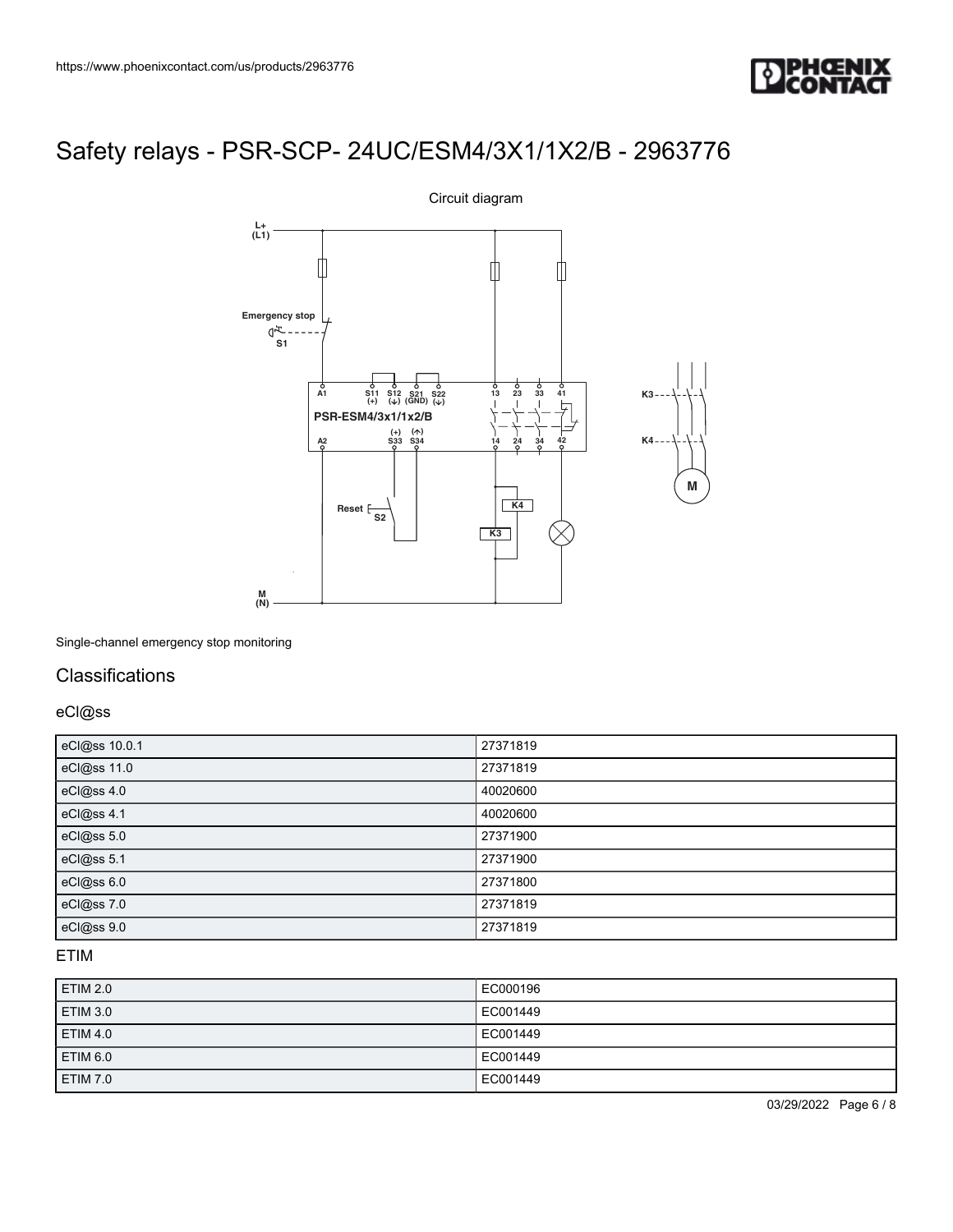

## **Classifications**

#### UNSPSC

| UNSPSC 6.01          | 30211901 |
|----------------------|----------|
| <b>UNSPSC 7.0901</b> | 39121501 |
| <b>UNSPSC 11</b>     | 39121501 |
| <b>UNSPSC 12.01</b>  | 39121501 |
| UNSPSC 13.2          | 39121501 |
| <b>UNSPSC 18.0</b>   | 39122205 |
| UNSPSC 19.0          | 39122205 |
| <b>UNSPSC 20.0</b>   | 39122205 |
| <b>UNSPSC 21.0</b>   | 39122205 |

## Approvals

#### Approvals

#### Approvals

Functional Safety / UL Listed / cUL Listed / Functional Safety / EAC / EAC / cULus Listed

#### Ex Approvals

#### Approval details

| <b>Functional Safety</b> | Functional Safety<br>Type Approved<br><b>FS</b><br>TÜVRheinland |                                                                     | 968/EZ 404.05/22  |
|--------------------------|-----------------------------------------------------------------|---------------------------------------------------------------------|-------------------|
|                          |                                                                 |                                                                     |                   |
| <b>UL Listed</b>         | (9<br><b>LISTED</b>                                             | http://database.ul.com/cgi-bin/XYV/template/LISEXT/1FRAME/index.htm | FILE E 140324     |
|                          |                                                                 |                                                                     |                   |
| cUL Listed               | $(\mathbf{U}_L)$<br><b>LISTED</b>                               | http://database.ul.com/cgi-bin/XYV/template/LISEXT/1FRAME/index.htm | FILE E 140324     |
|                          |                                                                 |                                                                     |                   |
| <b>Functional Safety</b> | Functional Safety<br>Type Approved                              |                                                                     | 01/205/0652.03/22 |

03/29/2022 Page 7 / 8